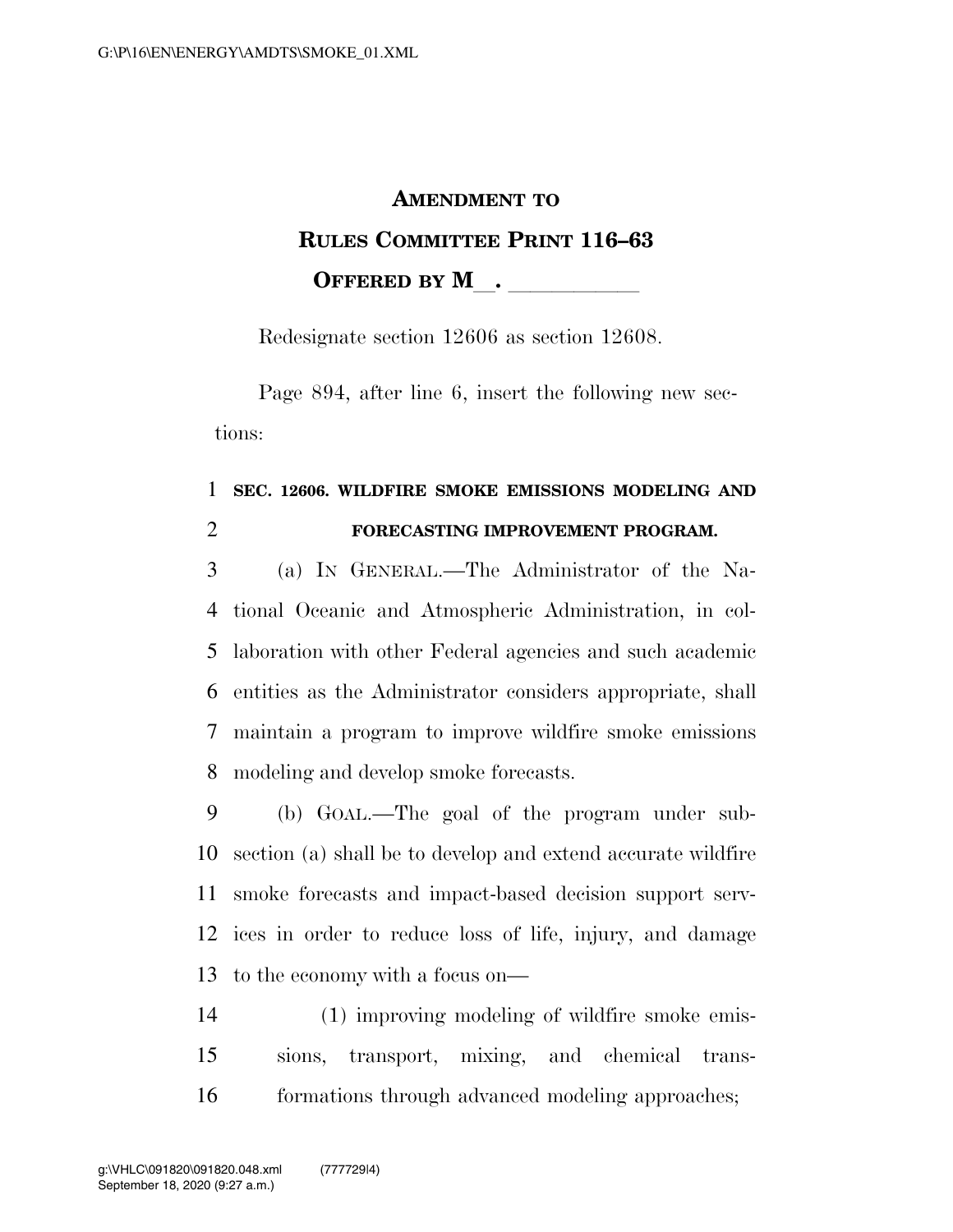(2) developing and disseminating smoke fore-casts; and

 (3) incorporating risk communication research in developing smoke forecasts and fire weather warning products.

 (c) AUTHORIZATION OF APPROPRIATIONS.—There is authorized to be appropriated to the Administrator of the National Oceanic and Atmospheric Administration to carry out this section \$20,000,000 for each of fiscal years 2021 through 2025.

## **SEC. 12607. EXPOSURE TO WILDFIRE SMOKE AND AIR POL-LUTION.**

 (a) IMPACTS OF ACUTE EXPOSURE TO WILDIFRE SMOKE AND COVID–19.—The Administrator of the Envi- ronmental Protection Agency, in coordination with the Di- rector of the Centers for Disease Control and Prevention, and other Federal agencies as appropriate, shall coordi- nate data collection and epidemiological analysis of the im- pacts of acute air pollution exposure from wildfires in the context of the COVID–19 pandemic.

 (b) CHRONIC AIR POLLUTION EXPOSURE.—The Ad- ministrator of the Environmental Protection Agency, act- ing through the Assistant Administrator for Research and Development, shall coordinate with academic institutions and other research organizations to conduct research to